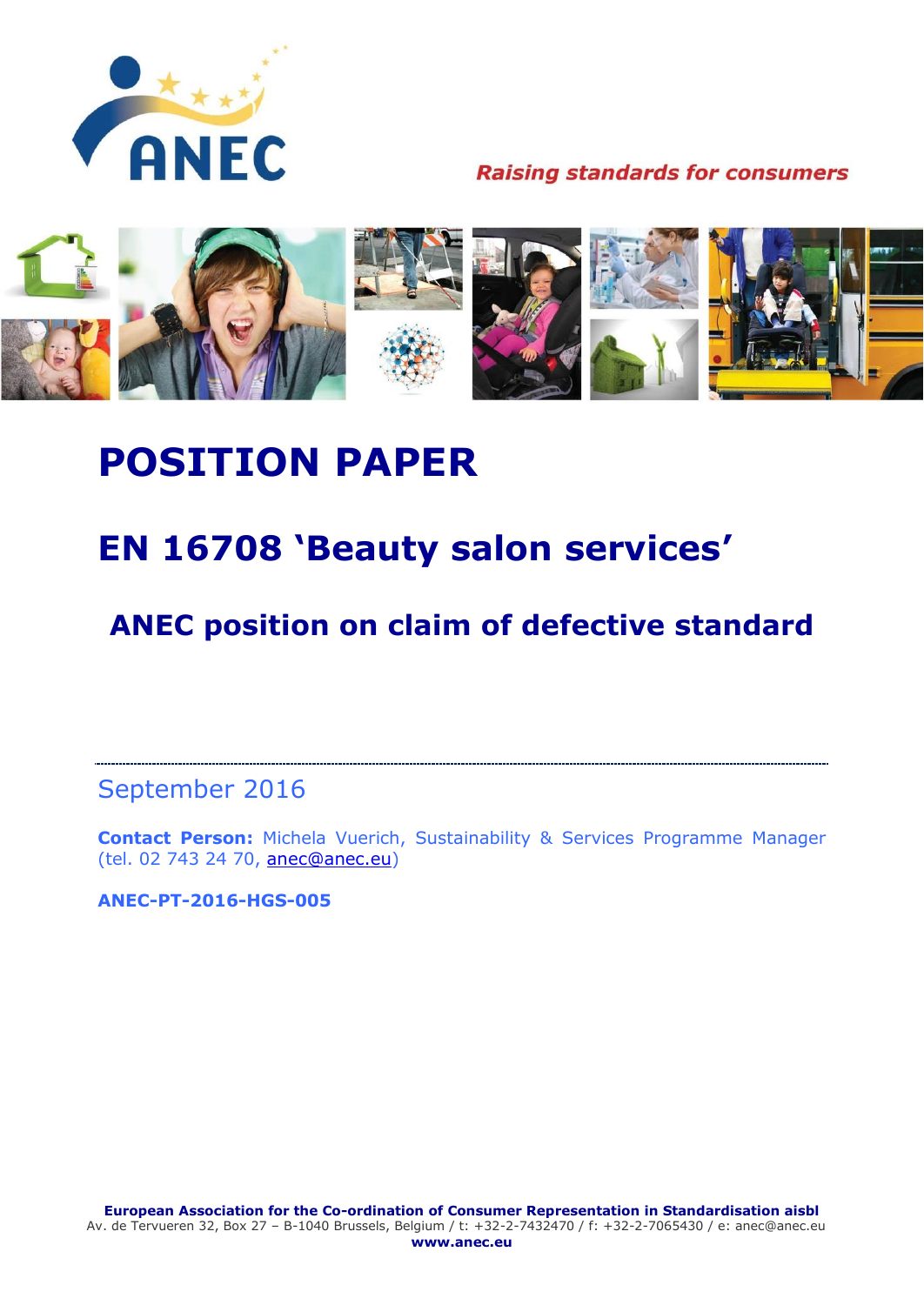

#### **The consumer issues**

ANEC notes there is a strong and growing consumer demand for services to improve personal appearance and beauty. Aesthetic beauty treatments and aesthetic nonsurgical medical treatments - administered by professionals - can help consumers gain confidence, improve mental health and enjoy greater wellbeing. Indeed, crossborder purchases of these treatments continue to increase.

Nevertheless, many of the procedures used to improve personal appearance involve risk. In the absence of an EU harmonising framework on the safety of services, the level of safety offered to the consumers of these services therefore depends on the degree of legislative oversight offered in each country. Although standards cannot replace legislation, ANEC believes a European Standard, implemented as a national standard, can provide a state-of-the-art reference in countries where these services are not regulated, especially when the consumer needs to seek redress.

ANEC has welcomed CEN developing standards for aesthetic medicine treatment & beauty treatment in recognition that the market requires separate standards for the different categories of service provision. We have participated in the development of both EN 16708 "Beauty salon services" in CEN/TC 409, and prEN 16844 "Aesthetic medicine services" in CEN/TC 403, contributing to the consumer-relevant aspects.

We have also drawn attention to the risk of certain treatments being addressed by both standards and have proposed that the scope of each standard defines precisely the field of application of the standard and the kind of treatments covered. We have also stressed the importance of staff training and qualification in order to ensure the beauty therapists have the necessary core competences and skills regarding safety, security and hygiene aspects of the services they provide.

We expressed support for development of certification services to EN 16708 in order to provide an incentive to beauty salons to implement the standard and achieve a competitive advantage in the market.

#### **Overlaps between CEN/TC 403 and CEN/TC 409 standards**

There are two main constituencies providing the services to meet these consumer demands: the beauty salon industry, employing beauty therapists on one hand; and the medical healthcare profession, employing clinicians, on the other.

ANEC recognises these constituencies take very different approaches, particularly in the areas of staff training; equipment used; the regulations & standards applicable; premises, marketing & advertising. However, the consumer perception is influenced - and perhaps distorted - by the offer of apparently similar treatments.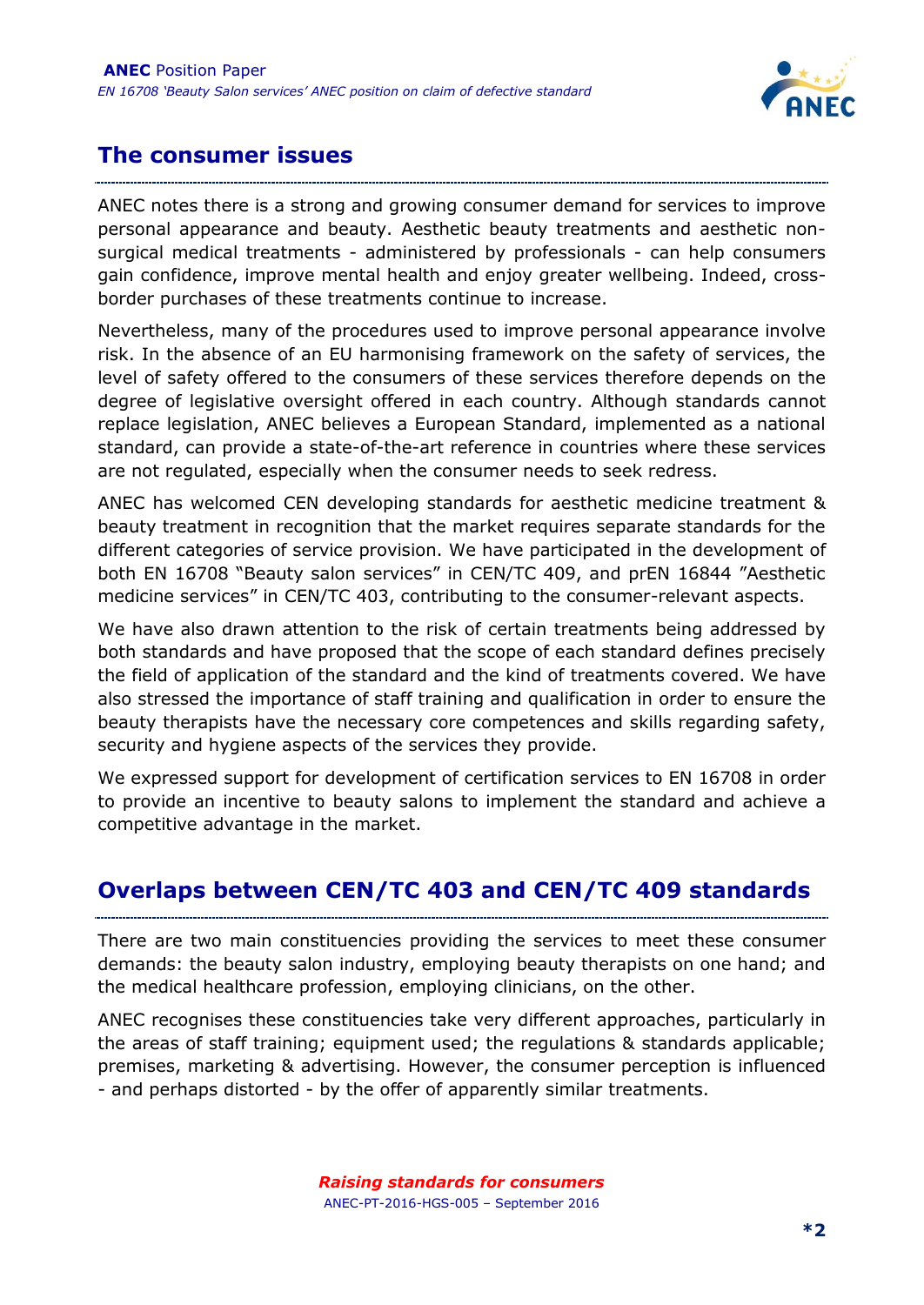

ANEC believes the risk of overlap has been addressed in EN 16708. The standard is explicit in its exclusion of medical procedures. We also find it clearly expresses the competence and skill levels required for different kinds of treatment.

As in the case of all service standards, the expectation is that a standard on beauty salon services will cover the treatments provided in daily life. Many treatments in question have been offered for 20 years or more by well-trained beauty therapists.

Over the past years, we believe CEN/TC 409 made several efforts to accommodate the misunderstandings related to treatments that are provided by both doctors and beauticians. There is a key difference between the two services: a beauty therapist is competent to address only non-medical aspects. If medical treatment is needed, a reputable therapist will recommend that the client visits a medical professional.

However, we believe more efforts need to be made to avoid ambiguity in application of EN 16708 and the expected application of (pr)EN 16844:

- The scope and intended users of the standard EN 16708 should be better defined so that the distinction between medical and non-medical procedures becomes clearer.
- prEN 16844 differs from EN 16708 in its definitions of "micro-needling" and "mesotherapy". prEN 16844 uses these as specific medical terms. Clinicians define "mesotherapy" as a specific intravenous or intramuscular means of administering a drug and this definition is used in prEN 16844, but EN 16708 seems to see "mesotherapy" as a synonym for "micro-needling". We understand TC 409 agreed to delete mesotherapy from the standard to avoid confusion and this change should be made.
- Where legislation does not state the professional skills required for the provision of a treatment, standards can at least state a level of competence required (i.e. referring to EQF). It is thus crucial that the qualification requirements now in the informative annex become normative. This would help to clarify the following:
	- prEN 16844 requires that radiofrequency should be used only by medical professionals at restricted levels, whilst EN 16708 allows radiofrequency but specifying higher requirements for staff qualifications. More powerful devices are being developed that will be able to cause deep tissue burns and EN 16708 allows for unlimited power. This will place protection of the consumer in the hands of the beauty therapist and his/her degree of competence.
	- EN 16708 allows beauty therapists to administer chemical peels with different requirements from those specified in prEN 16844.
	- EN 16708 allows beauty therapists to use IPL and class 3b and 4 lasers, while prEN 16844 states these can be used only with medical supervision.

In summary, because prEN 16844 has its origin in the healthcare profession, which deals with surgical aspects going beyond aesthetic non-surgical medicine, prEN 16844 is far more concerned about the risks of non-surgical intervention.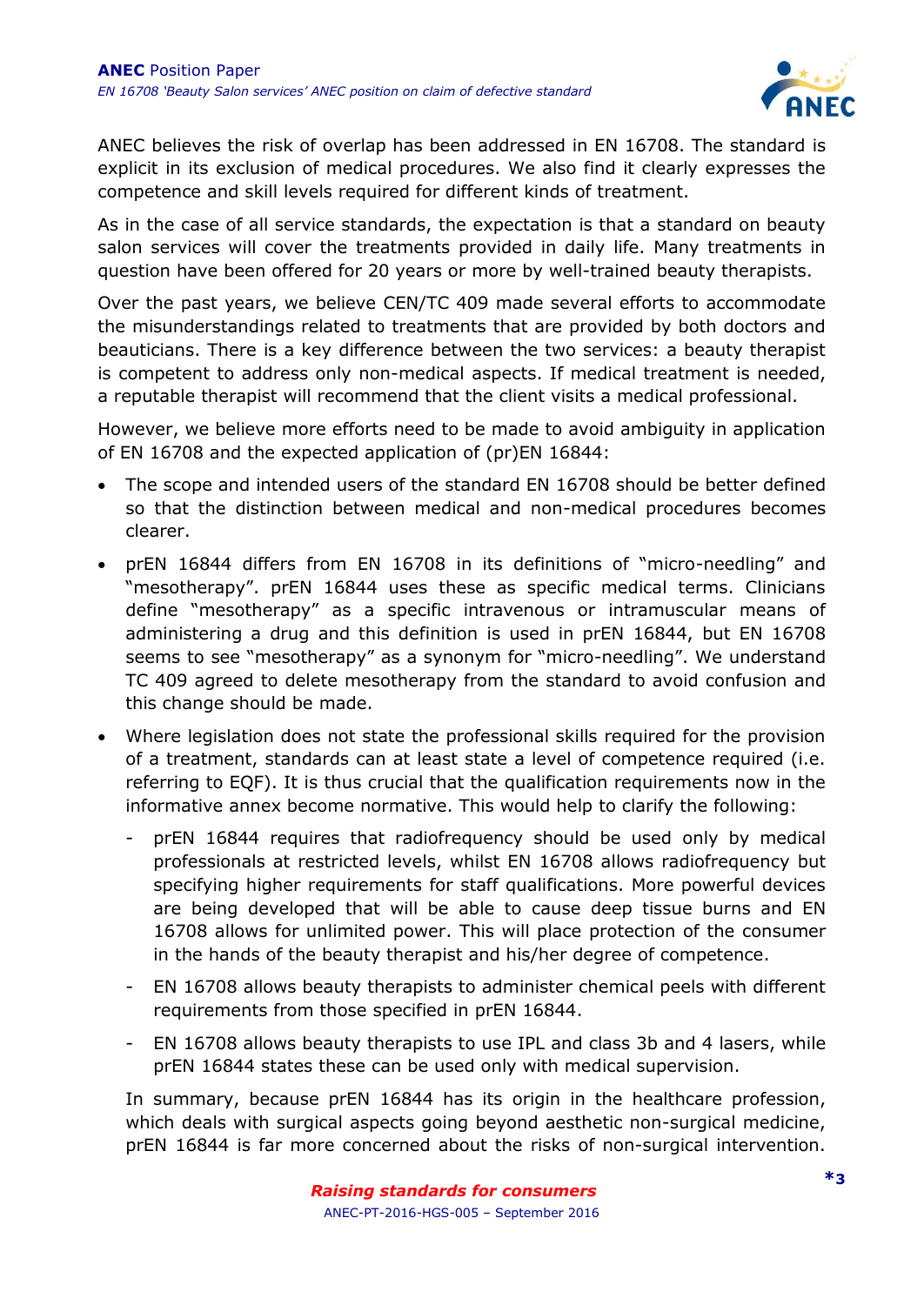

EN 16708 needs better definitions of non-surgical medical interventions. CEN cannot allow EN 16708 to permit non-medical personnel to carry out aesthetic non-surgical medical treatments while EN 16844 prohibits it.

ANEC invites CEN to address the ambiguities between EN 16708 and (pr)EN 16844. These will lead to increased risks to consumers if not solved. We would be pleased to contribute to the work.

#### **ANEC conclusions on claim of defective standard**

In conclusion, ANEC supports publication of EN 16708 but does so on the condition that the remaining ambiguities between EN 16708 and (pr)EN 16844 are resolved in line with our comments above.

TC 409 has featured the greater participation of professionals from the beauty salon industry, while TC 403 has featured the greater participation of clinical professionals from the medical healthcare sector. Hence each technical committee has worked from a distinct knowledge base. This had led EN 16708 and (pr)EN 16844 to set different requirements for notionally similar treatments. ANEC has welcomed CEN's attempts to address the conflict between the standards and does not blame CEN for the residual overlap which arises more from the nature of the market and the two constituencies involved.

That said, the concerns put forward by the complainants do raise questions, but the sale to beauticians of equipment and chemicals for medical use is an issue that can be solved only by the regulator: it will not be solved through cancelling EN 16708.

Moreover, the failure to publish EN 16708 will lead to countries without regulation not having a state-of the-art reference document available at the national level for the purpose of consumer redress. We would prefer CEN to bring these problems in the supply of equipment and chemicals to the notice of the European Commission which may in turn decide to bring them to the attention of Member States.

ENDS.